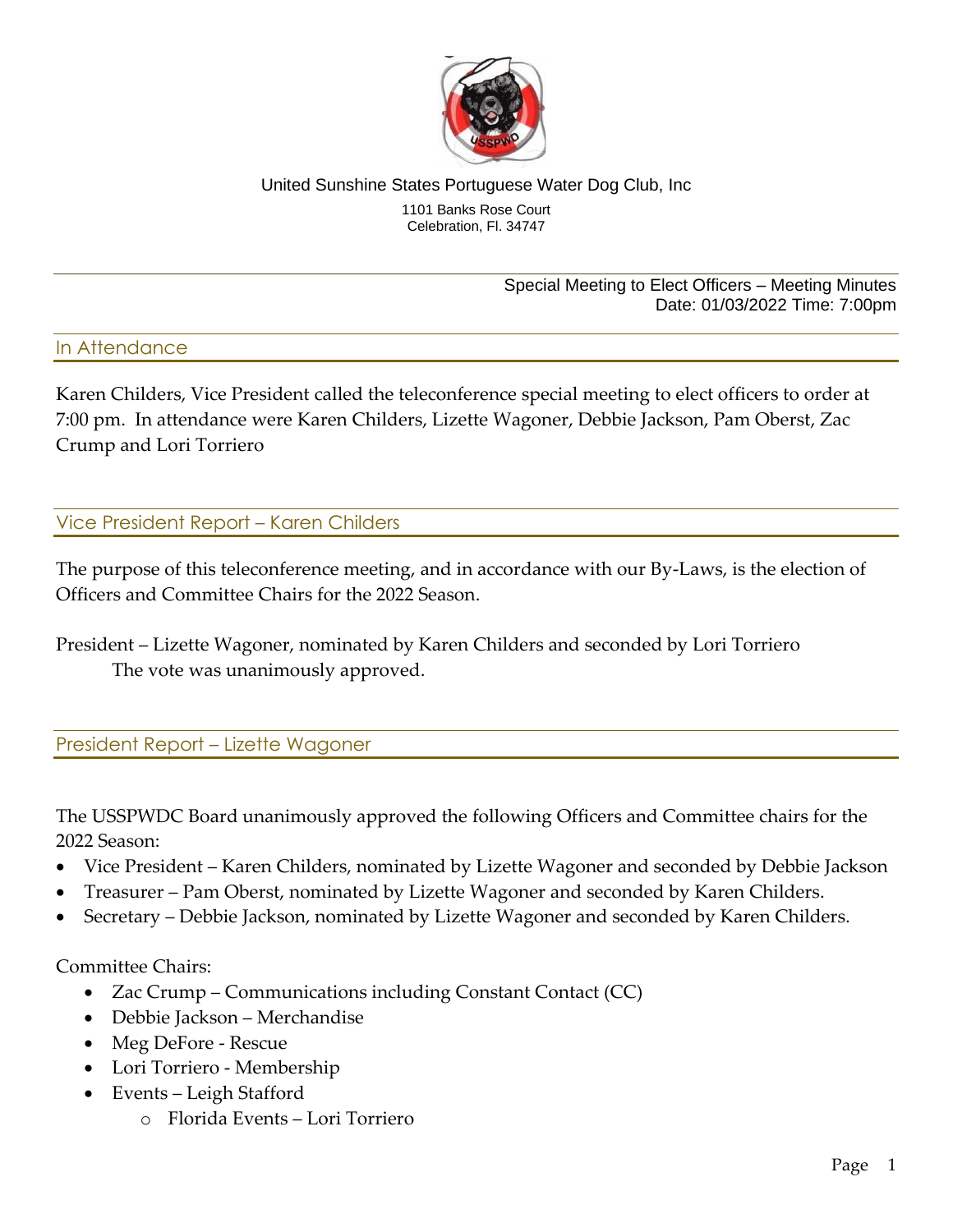o Georgia events – this position is not filled. Karen suggested a CC be sent to the membership asking for a volunteer for that committee post.

Water Trial and Water Camps Committee and Chair:

- John Brock Chair Water Trials
- Karen Childers Chair Water Camps
- Water Trial Committee: Tom Leather, Linda Moyer, Amanda Ellery, Rill Baxter
- Water Camp Committee: Meg DeFore, Lori Torriero

Secretary Report – Debbie Jackson

No Report

## Treasurer Report – Lizette Wagoner transitioning to Pam Oberst

Pam Oberst will be replacing Lizette Wagoner as Treasurer. Since Vickie Baker will no longer be a Board Member or Chairperson representing the USSPWD Club, she will be removed as signatory on all Club Financial Accounts, specifically Wells Fargo and Paypal. Vickie Baker will assist with the transition of the signatory authority to Pam Oberst and her removal from the accounts.

### Membership – Nancy Nelson transitioning to Lorri Torriero

No report

# Water Activities Committee – Karen Childers

The PWDCA Water Trial Committee has approved Meg and Bud DeFore's pond as a Junior / Apprentice only water trial site. Thanks to Tom and Judy Leather who secured the site approval. A survey has been developed to determine interest in entering the trial and dates to hold the trial. Dates took into consideration our two full level water trials in June and October, the July Movers & Shakers water trial and the National Specialty in August. The survey will be sent out this week.

Karen noted that Chuck Bubert will be the judge for the Junior/Apprentice Water Trial.

### Communications – Zac Crump

Zac stated he has been working with our Constant Contact for over a week and he is very familiar with CC. Zac is going to move our calls to zoom shortly and will be responsible to notify members of the meetings.